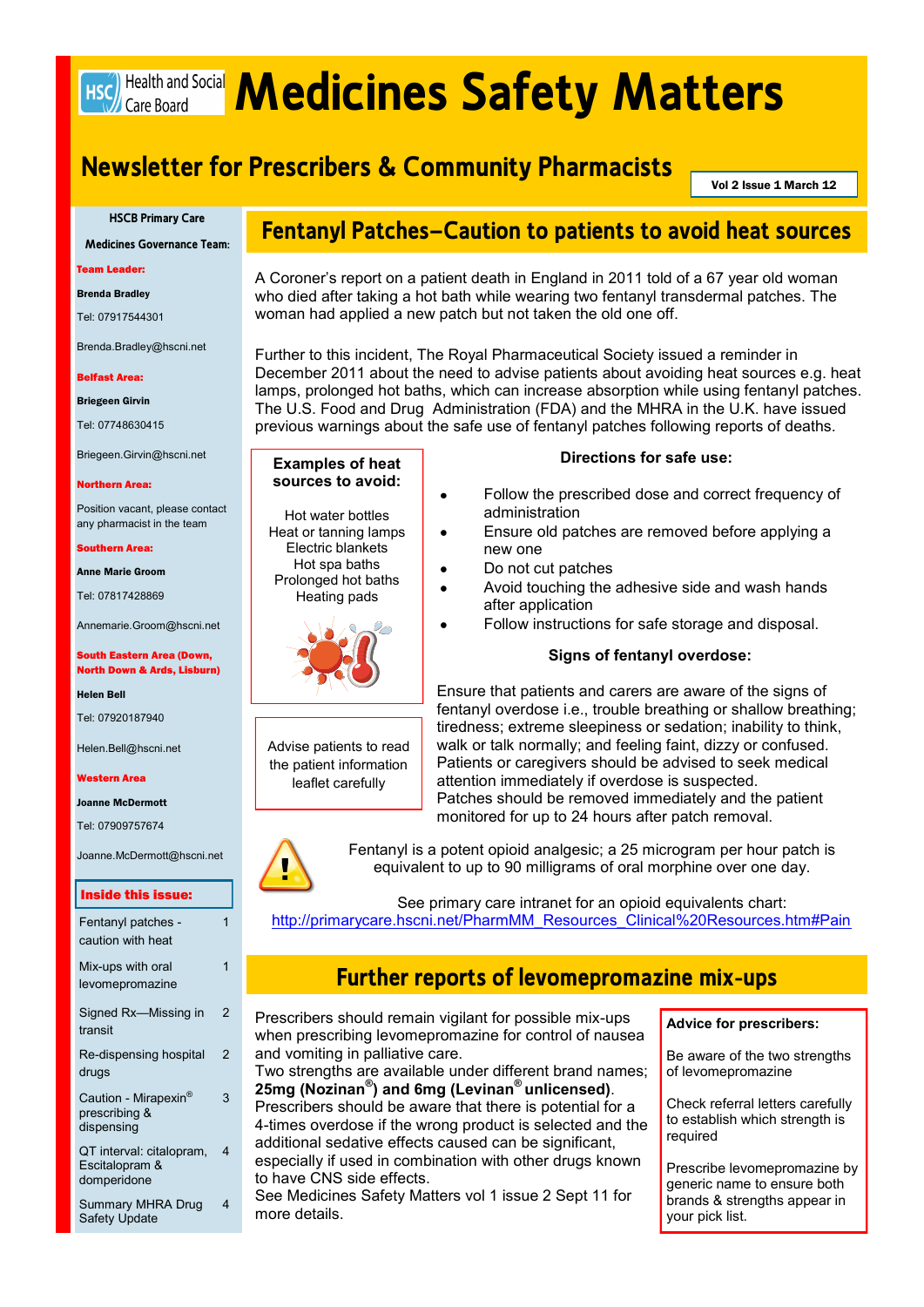# **Signed Prescriptions – Missing in Transit**

<span id="page-1-0"></span>

A number of incidents have been reported recently where signed prescriptions have gone missing during transit **from the GP practice to the community pharmacy**. Prescriptions contain personal and sensitive information and are covered by the requirements of the Data Protection Act.



## **1. Collection from the Practice by Pharmacies:**

Ideally prescriptions should be collected by a member of pharmacy staff. Practice staff should be satisfied as to the identity of the person collecting the prescriptions before allowing prescriptions to be removed. If this is not a member of pharmacy staff e.g. delivery van driver, the use of tamper-proof envelopes should be considered. **Practices should keep a record of prescriptions collected by each pharmacy including patient details and the number of prescriptions.** Community pharmacies should have

procedures in place to avoid duplicate prescription requests.

### **2. Posting:**

Ideally prescriptions should not be posted. If posting is necessary, use of standard post should be minimised; this includes free-post envelopes. Alternatives should be explored

e.g. collection by the patient's representative. If no other method of prescription transfer is available, secure postal service is preferred. Records should be kept of all prescriptions posted.

Where it is decided that a significant level of risk remains with a method of prescription transfer e.g. posting, the practice should obtain informed consent from each patient prior to transferring prescriptions by this method.

### **Advice for GP Practices and Community Pharmacies:**

Arrangements for transferring signed prescriptions should be agreed between the community pharmacy and GP practice and assessed to minimise the risk of prescriptions going missing in transit.

If it is necessary to make changes to current arrangements for transferring prescriptions, patients should be adequately informed.

GP practices should refer to the HSCB Guidance on Prescription Security for further details.[http://primarycare.hscni.net/](#page-1-0) [PharmMM\\_Resources\\_Non%20Clinical%20Resources.htm](#page-1-0)

HSCB has also produced a guide for community pharmacists on patient/client data and The Data Protection Act

[http://www.hscboard.hscni.net/medicinesmanagement/Medicines%](http://www.hscboard.hscni.net/medicinesmanagement/Medicines%20Governance/index.html#P-1_0) [20Governance/index.html#P-1\\_0](http://www.hscboard.hscni.net/medicinesmanagement/Medicines%20Governance/index.html#P-1_0)

# **Re-dispensing hospital drugs is not recommended**

We have received a number of queries involving the re-dispensing of the red list antipsychotic medication clozapine, which was supplied by the hospital pharmacy and taken to the community pharmacy where it was re-dispensed into a monitored dosage system.

# **Advice for pharmacists**:

- It is not recommended that a pharmacist re-dispenses medicines which were originally  $\bullet$ supplied by another pharmacy, into compliance aids. A pharmacist who fills and checks a compliance aid with medicines that had originally been dispensed elsewhere would then become liable for the supply of the medication. In this situation, it would be difficult to be certain of the quality and safety of the medicines, and storage conditions prior to re-dispensing, particularly if the medications had left the pharmacy supply chain and been passed into the public domain.
- The pharmacist re-dispensing will not have sight of the doctor's *original* prescription and would therefore be dispensing against the labels produced by another pharmacy. The pharmacist would be reliant on the accuracy of the original pharmacy's dispensing, and labelling processes.

### **Advice for prescribers**:

GP practices should not issue prescriptions for medication that has already been supplied  $\bullet$ by another source in order to facilitate re-dispensing. Prescribers who issue such prescriptions would accept full responsibility for the authorization to supply.

**Compliance issues relating to medication supplied by another source e.g. red list medication, should be discussed on an individual basis with the patient's GP and, where applicable, the hospital making the supply.**

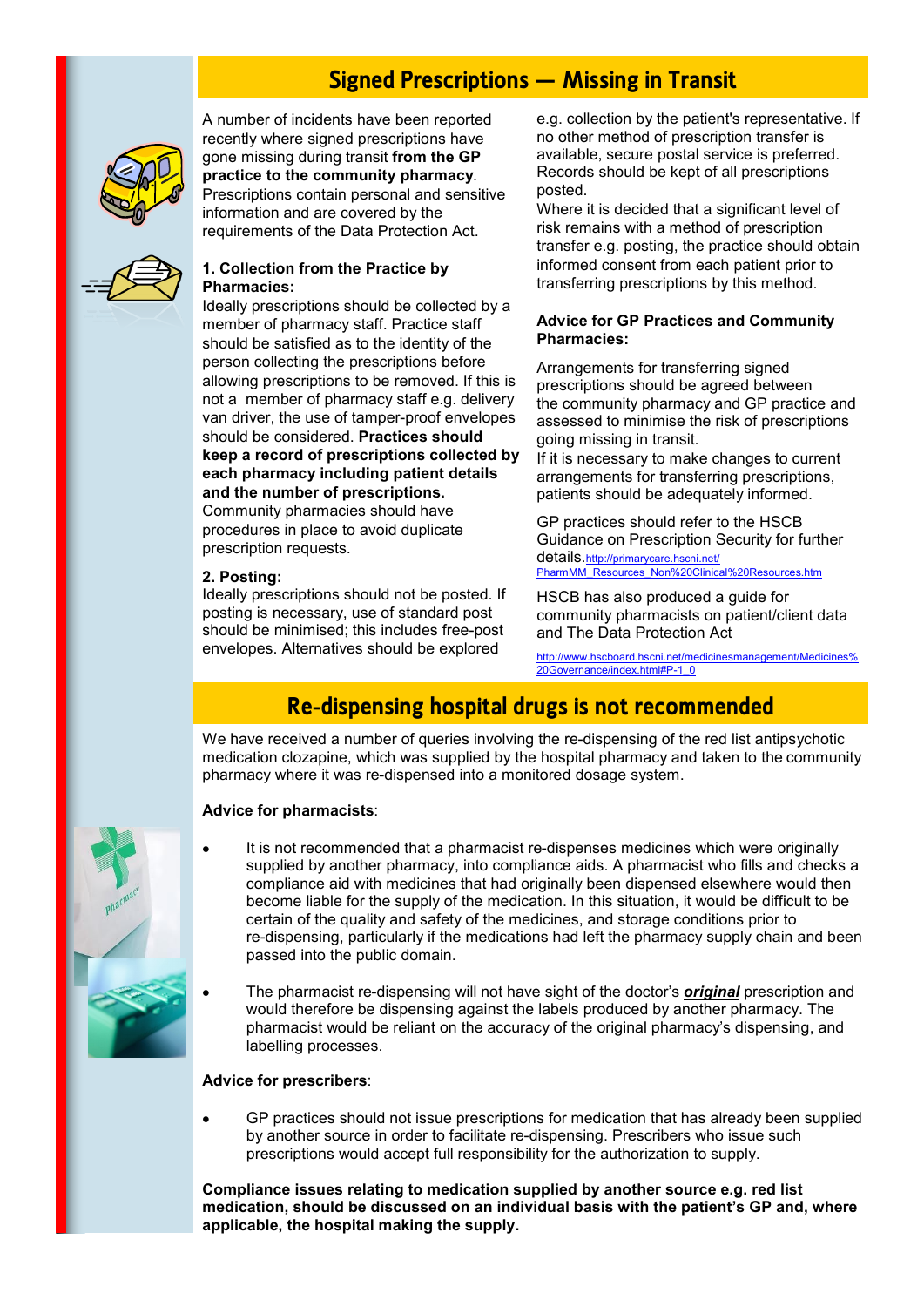# **Caution when prescribing & dispensing pramipexole (Mirapexin® )**

It can be very confusing when drug manufacturers express the strength of their medication in two different forms. This is the case with pramipexole (Mirapexin®) which is licensed to treat Parkinson's disease and moderate to severe restless leg syndrome. The strength of pramipexole can be expressed as either:

- $\bullet$  Base = pramipexole or
- Salt = pramipexole dihydrochloride monohydrate

### **Why is the strength expressed in two different ways?**

In 1998 when Mirapexin® was first licensed, the European Licensing Authority had just changed its policy from licensing a product expressed as salt to licensing a product expressed as base. However the drug company's published studies and promotional material had already expressed the strength in terms of the salt.

- BNF doses and strengths are stated in terms of the BASE.
- GP clinical systems and prescriptions may present the strength as either base, salt or both.
- Tablet strengths or doses may be stated in milligrams OR micrograms



We covered this issue in our January community pharmacy newsletter based on reports received from pharmacists around the risks when selecting and dispensing Mirapexin® . preparations.

### **GP practices have also reported:**

- Confusion when selecting Mirapexin® from the clinical system drug list
- Confusion between once daily prolonged release and three times daily immediate release preparations
- Errors in hospital outpatient letters (see below)



Dose equivalents for the base and the salt

| <b>Base</b>                                                                                                                  | <b>Salt</b>         |  |  |  |
|------------------------------------------------------------------------------------------------------------------------------|---------------------|--|--|--|
| Pramipexole (Mirapexin <sup>®</sup> )<br>Three times daily dose for Parkinson's disease<br>Once daily dose for restless legs |                     |  |  |  |
| 88 micrograms base                                                                                                           | 125 micrograms salt |  |  |  |
| 180 micrograms base                                                                                                          | 250 micrograms salt |  |  |  |
| 350 micrograms base                                                                                                          | 500 micrograms salt |  |  |  |
| 700 micrograms base                                                                                                          | 1mg salt            |  |  |  |
| Pramipexole (Mirapexin®) prolonged release<br>Once daily dose for Parkinson's disease                                        |                     |  |  |  |
| 260 micrograms base                                                                                                          | 375 micrograms salt |  |  |  |
| 520 micrograms base                                                                                                          | 750 micrograms salt |  |  |  |
| 1.05 mg base                                                                                                                 | 1.5 mg salt         |  |  |  |
| 1.57 mg base                                                                                                                 | 2.25 mg salt        |  |  |  |
| 2.1 mg base                                                                                                                  | 3 mg salt           |  |  |  |
| 2.62 mg base                                                                                                                 | 3.75mg salt         |  |  |  |
| 3.15 mg base                                                                                                                 | 4.5 mg salt         |  |  |  |

1.05mg is a prolonged release strength for once daily dosing which has been prescribed TID

### **Advice to prescribers:**

Be aware that:

- The strength can be expressed as the salt or the base. In most cases, both will be stated when a prescription is printed
- The BNF recommends that prescribed dose is expressed as the **BASE**
- The strength/dose can be expressed in either milligrams or micrograms  $\bullet$
- Standard release and prolonged release Mirapexin® have different strengths  $\bullet$
- Standard release Mirapexin® is a TID dose for Parkinson's disease and once daily in the evening for restless legs syndrome
- Prolonged release Mirapexin® is a once daily dose for Parkinson's disease